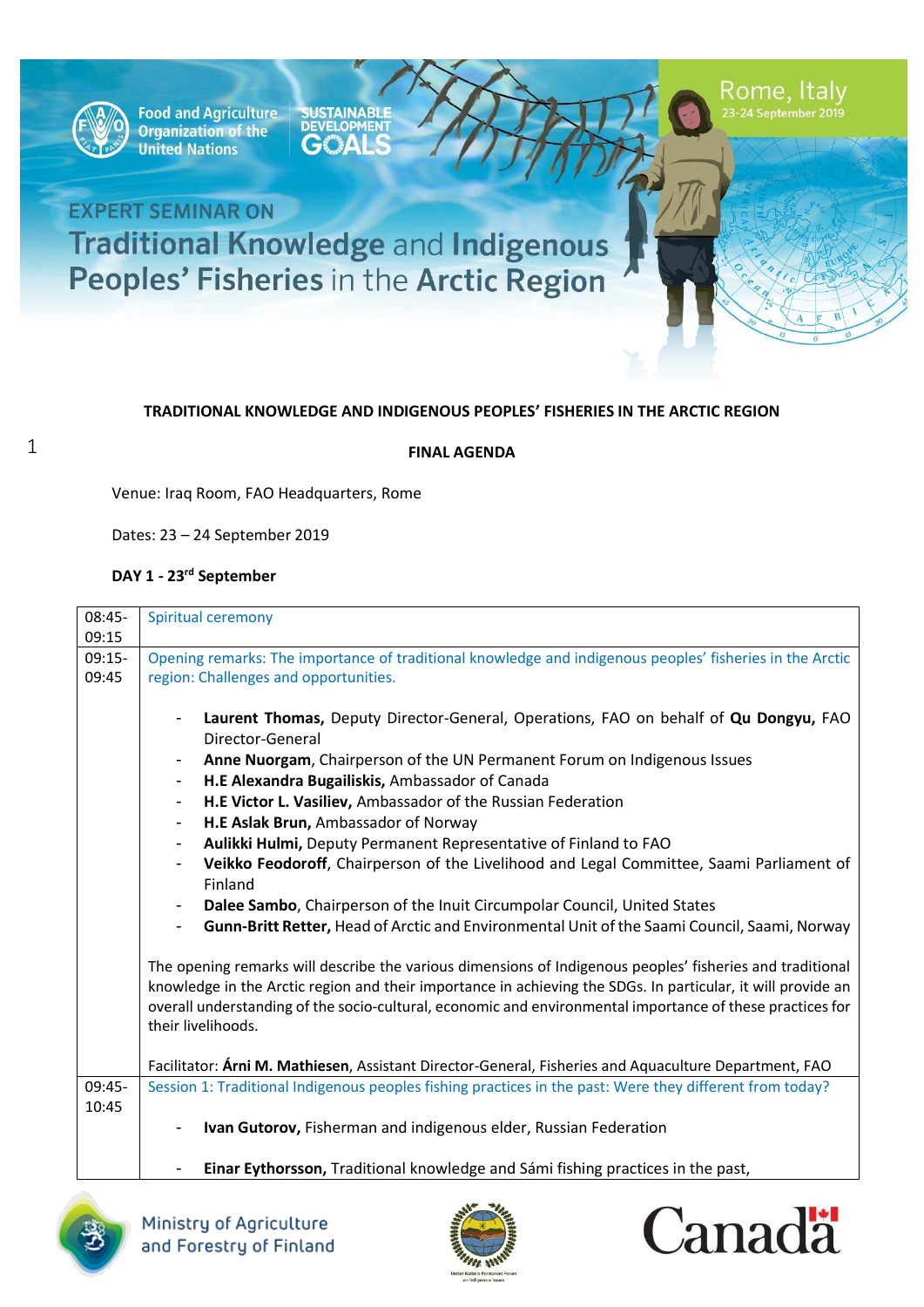

 $\overline{2}$ 

Food and Agriculture<br>Organization of the<br>United Nations

SUSTAINABLE<br>DEVELOPMENT<br>G**ALS** 

|                   | Norwegian Institute for Cultural Heritage Research, Norway                                                                                                                                                                                                                                                                                                     |
|-------------------|----------------------------------------------------------------------------------------------------------------------------------------------------------------------------------------------------------------------------------------------------------------------------------------------------------------------------------------------------------------|
|                   | Tønnes "Kaka" Berthelsen, Fishermen's and Hunters Association KNAPK, Greenland                                                                                                                                                                                                                                                                                 |
|                   | Veikko Feodoroff, The Skolt Sámi fishing culture - the importance of traditional knowledge<br>and its utilization in the changing environment, Chairperson of the Livelihood and Legal<br>Committee, Saami Parliament of Finland                                                                                                                               |
|                   | Plenary discussion                                                                                                                                                                                                                                                                                                                                             |
|                   | Session 1 will provide case studies, and examples of techniques practiced in the past by Arctic Indigenous<br>communities in relation to traditional fishing. Panelists will demonstrate how these techniques and<br>practices were important for ensuring sustainable practices that support the culture and livelihoods of<br>Arctic Indigenous communities. |
|                   | Facilitator: Brian Keane, Rapporteur UN Permanent Forum on Indigenous Issues<br>Rapporteur: Benjamin Siegelman, Fisheries and Aquaculture Department, FAO / Yon Fernandez de<br>Larrinoa, Indigenous Peoples Team, FAO                                                                                                                                         |
| $10:45-$          | The Violet Chair Initiative and the Global Campaign on Indigenous Women                                                                                                                                                                                                                                                                                        |
| 11:00             | Mariana Estrada, Indigenous Peoples Team, FAO<br>-                                                                                                                                                                                                                                                                                                             |
|                   | Anne Nuorgam, Chairperson of the UN Permanent Forum on Indigenous Issues                                                                                                                                                                                                                                                                                       |
|                   | Facilitator: Guido Agostinucci, Indigenous Peoples Team, FAO                                                                                                                                                                                                                                                                                                   |
| $11:00-$<br>11:15 | <b>Break</b>                                                                                                                                                                                                                                                                                                                                                   |
| $11:15-$<br>12:15 | Session 2: Has climate change affected indigenous peoples Arctic fisheries? Challenges, opportunities and<br>threats                                                                                                                                                                                                                                           |
|                   | Video - Rise: from one Island to another- 6'                                                                                                                                                                                                                                                                                                                   |
|                   | Brian Keane, UN Permanent Forum on Indigenous Issues                                                                                                                                                                                                                                                                                                           |
|                   | Gunn-Britt Retter, In Sápmi: Management as an obstacle, Flexibility as part of the solution,<br>Ocean Acidification as a threat, Head of the Arctic and Environmental Unit of the Saami<br>Council, Saami, Norway                                                                                                                                              |





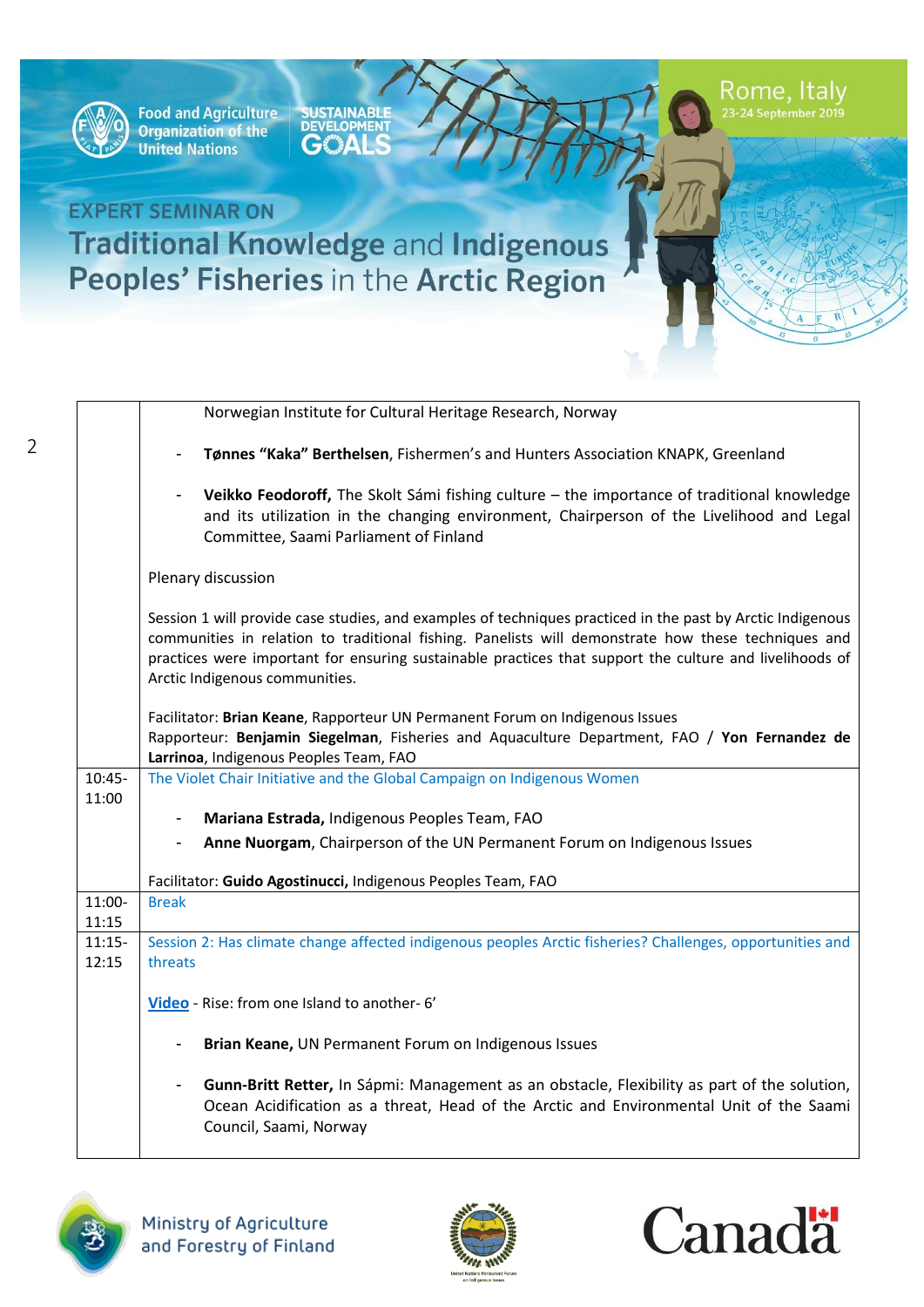

Food and Agriculture<br>Organization of the<br>United Nations

SUSTAINABLE<br>DEVELOPMENT<br>G**ALS** 

|                   | Florence Poulain, Potential responses to climate change: The FAO adaptation toolbox,<br>$\blacksquare$<br>Fisheries and Aquaculture Department, FAO                                                                                                                                                                                                    |
|-------------------|--------------------------------------------------------------------------------------------------------------------------------------------------------------------------------------------------------------------------------------------------------------------------------------------------------------------------------------------------------|
|                   | Stefan Mikaelsson, Traditional fishing and climate change within the European Union,<br>$\overline{\phantom{a}}$<br>Chairperson of the Business-committee, Saami Parliament of Sweden                                                                                                                                                                  |
|                   | Marina Odzyal, Association of Indigenous Peoples of the North, Russian Federation                                                                                                                                                                                                                                                                      |
|                   | Plenary discussion                                                                                                                                                                                                                                                                                                                                     |
|                   | Session 2 will provide examples of climate change effects on the ecosystems affecting functions and<br>services related to the traditional fishing practices, and therefore sustainable livelihoods and food security.<br>Contributions of traditional practices to climate mitigation, as well as examples of adaptation will also be<br>highlighted. |
|                   | Facilitator: Tønnes "Kaka" Berthelsen, Fishermen's and Hunters Association KNAPK, Greenland<br>Rapporteur: Douglas Muchoney, Climate, Biodiversity, Land & Water Department, FAO / Daniela Kalikoski,<br>Strategic Programme 3, FAO                                                                                                                    |
| $12:15-$<br>14:00 | Side event: How Arctic Indigenous languages embrace the traditional knowledge and cultures of<br>Lunch<br><b>Break</b><br>the Arctic Region?                                                                                                                                                                                                           |
|                   | Venue: Austria Room (C-237)                                                                                                                                                                                                                                                                                                                            |
|                   | René Castro Salazar, Assistant Director-General, Climate, Biodiversity, Land and<br>Water Department, FAO                                                                                                                                                                                                                                              |
|                   | Thomas Hansen, Mearrasiida, Norway                                                                                                                                                                                                                                                                                                                     |
|                   | Larry Gorenflo, Pennsylvania State University, United States<br>Vyacheslav Shadrin, Institute of Humanities and North Minority Peoples' problems,<br><b>Russian Federation</b>                                                                                                                                                                         |
|                   | Facilitator: Nuria Sanz Gallego, Climate, Biodiversity, Land and Water Department, FAO<br>Rapporteur: Yon Fernandez de Larrinoa, Indigenous Peoples Team, FAO / Mariana Estrada,<br>Indigenous Peoples Team, FAO                                                                                                                                       |
| 14:00-            | Session 3: Indigenous Peoples Knowledge in the Arctic Region: views from the elders and the youth                                                                                                                                                                                                                                                      |
| 15:15             | Video: Arctic Youth urge leaders to integrate youth voice in decision making $-1'10$                                                                                                                                                                                                                                                                   |
|                   | Chief Gary Harrison, Chickaloon Village Traditional Council, United States                                                                                                                                                                                                                                                                             |





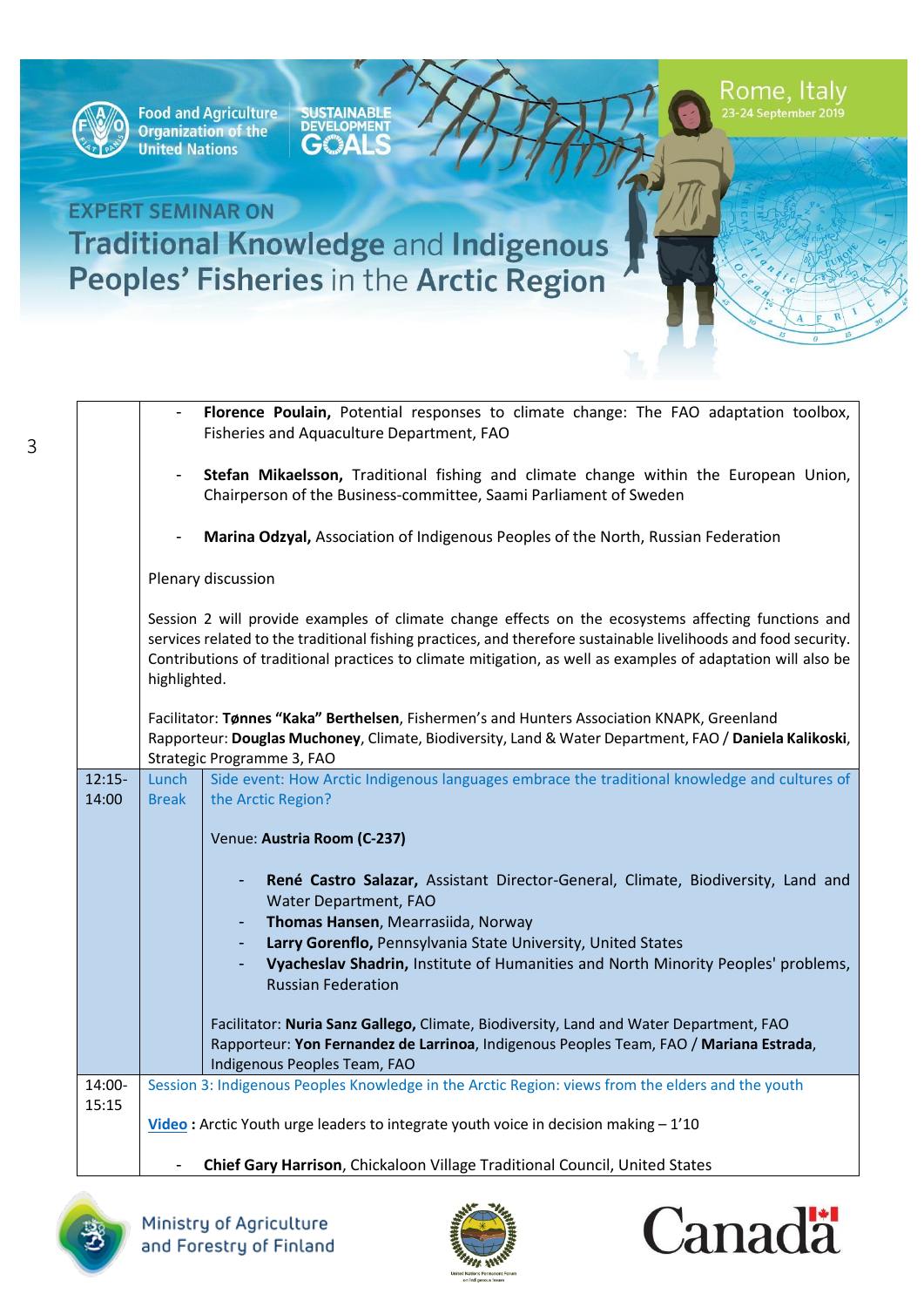

 $\overline{4}$ 

Food and Agriculture<br>Organization of the<br>United Nations

SUSTAINABLE<br>DEVELOPMENT<br>G**ALS** 

Rome, Italy<br>23-24 September 2019

|                   | Marina Ycha, Interethnic relations and NGO Issues, Administration of Ulchski district of<br>Khabarovski krai, Russian Federation                                                                                                                                                                |  |  |  |  |
|-------------------|-------------------------------------------------------------------------------------------------------------------------------------------------------------------------------------------------------------------------------------------------------------------------------------------------|--|--|--|--|
|                   | Vyacheslav Shadrin, Fisheries of the indigenous peoples of the North of Yakutia: problems of<br>preservation and translation of traditional knowledge, Institute of Humanities and North<br>Minority Peoples' problems, Russian Federation                                                      |  |  |  |  |
|                   | Maria Sofia Aikio, Traditional knowledge transmission increases sustainability "The vital role<br>$\blacksquare$<br>of traditional knowledge in protecting sustainability of indigenous lifeways and the<br>environment", Indigenous traditional holder, Finland                                |  |  |  |  |
|                   | Thomas Hansen, Sami traditional knowledge and research-based<br>knowledge in<br>Porsangerfjord, Mearrrasiida, Norway                                                                                                                                                                            |  |  |  |  |
|                   | Plenary discussion                                                                                                                                                                                                                                                                              |  |  |  |  |
|                   | Session 3 will survey challenges and opportunities of Arctic Indigenous youth and specifically, initiatives<br>and policy discussions aiming at safeguarding and enhancing Indigenous knowledge concerning fishing<br>practices, in the context of climate change and migration to urban areas. |  |  |  |  |
|                   | Facilitator: Elle Maarit Arttijeff, Saami Journalist, Finland<br>Rapporteur: Francesca Dalla Valle, Youth Specialist, Social Policies and Rural Institutions Division, FAO /<br>Benjamin Siegelman, Fisheries and Aquaculture Department, FAO                                                   |  |  |  |  |
| $15:15-$<br>15:30 | <b>Break</b>                                                                                                                                                                                                                                                                                    |  |  |  |  |
| 15:30-<br>16:45   | Session 4: Local governance of natural resources and Arctic Indigenous Peoples' knowledge: the way<br>forward                                                                                                                                                                                   |  |  |  |  |
|                   | Sturla Brørs, Policy-making and regulation of salmon fisheries in Norway, Norwegian<br><b>Environment Agency Norway</b>                                                                                                                                                                         |  |  |  |  |
|                   | Steinar Pedersen, The encounter between traditional Saami management of renewable<br>natural resource and new scientific biological principles. The Salmon in the Deatnu/Tana River,<br>Tana River Fish Management, Norway                                                                      |  |  |  |  |
|                   | Gennady Schukin, President of the Local Association of public associations of indigenous<br>peoples of the North of Taimyr Dolgan-Nenets district, Russian Federation                                                                                                                           |  |  |  |  |





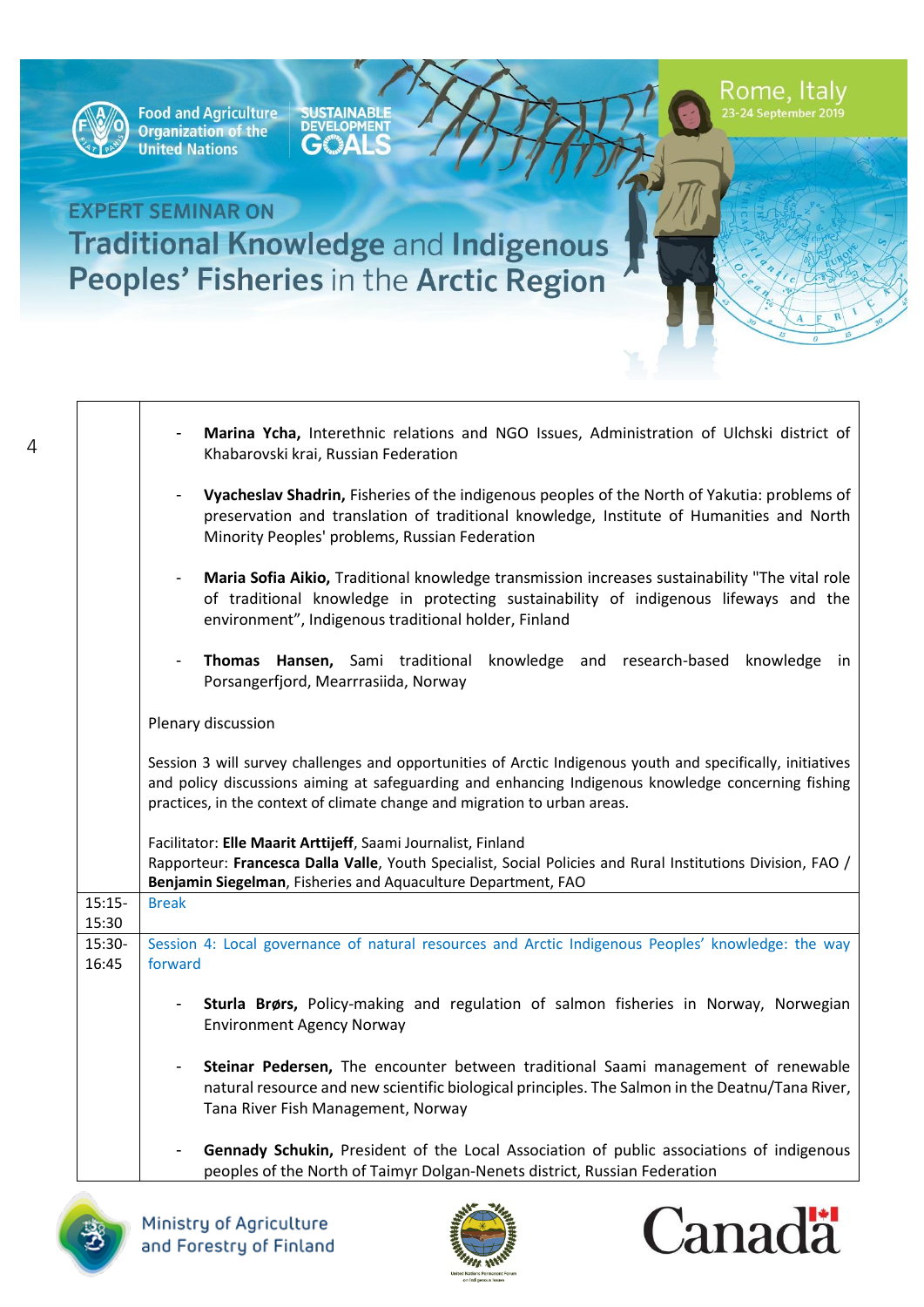

5

Food and Agriculture<br>Organization of the<br>United Nations

SUSTAINABLE<br>DEVELOPMENT<br>G**ALS** 

Rome, Italy<br>23-24 September 2019

|          | Stefan Mikaelsson, Wind of change, indigenous peoples and the free movements, Chairperson<br>of the Business Committee, Saami Parliament of Sweden, Sweden                                                                                                                                    |
|----------|-----------------------------------------------------------------------------------------------------------------------------------------------------------------------------------------------------------------------------------------------------------------------------------------------|
|          | Inka Saara Arttijeff, Application of Akwé: Kon guidelines in Finland, Advisor to the President,<br>Saami Parliament of Finland                                                                                                                                                                |
|          | Benjamin Siegelman, How can FAO engage with indigenous peoples' governance systems in<br>Arctic fisheries, Fisheries and Aquaculture Department, FAO                                                                                                                                          |
|          | Plenary discussion                                                                                                                                                                                                                                                                            |
|          | Session 4 will present case studies of management of natural resources based on traditional Indigenous<br>knowledge and involving Indigenous peoples in management bodies. Challenges and improvements<br>needed to ensure Indigenous people's direct participation will also be highlighted. |
|          | Facilitator: Anne Nuorgam, Chairperson of the UN Permanent Forum on Indigenous Issues, FAO<br>Rapporteur: Guido Agostinucci, Indigenous Peoples Team, FAO / Veronica Molina Navas, Emergency and<br>Resilience Division, FAO                                                                  |
| $16:45-$ | <b>Plenary discussion</b>                                                                                                                                                                                                                                                                     |
| 17:00    |                                                                                                                                                                                                                                                                                               |
|          | Facilitator: Marcela Villarreal, Director, Partnerships Division, FAO                                                                                                                                                                                                                         |
|          | Rapporteur: Yon Fernandez de Larrinoa, Indigenous Peoples Team, FAO / Ib Kollavik, Fisheries and                                                                                                                                                                                              |
|          | Aquaculture Department, FAO                                                                                                                                                                                                                                                                   |





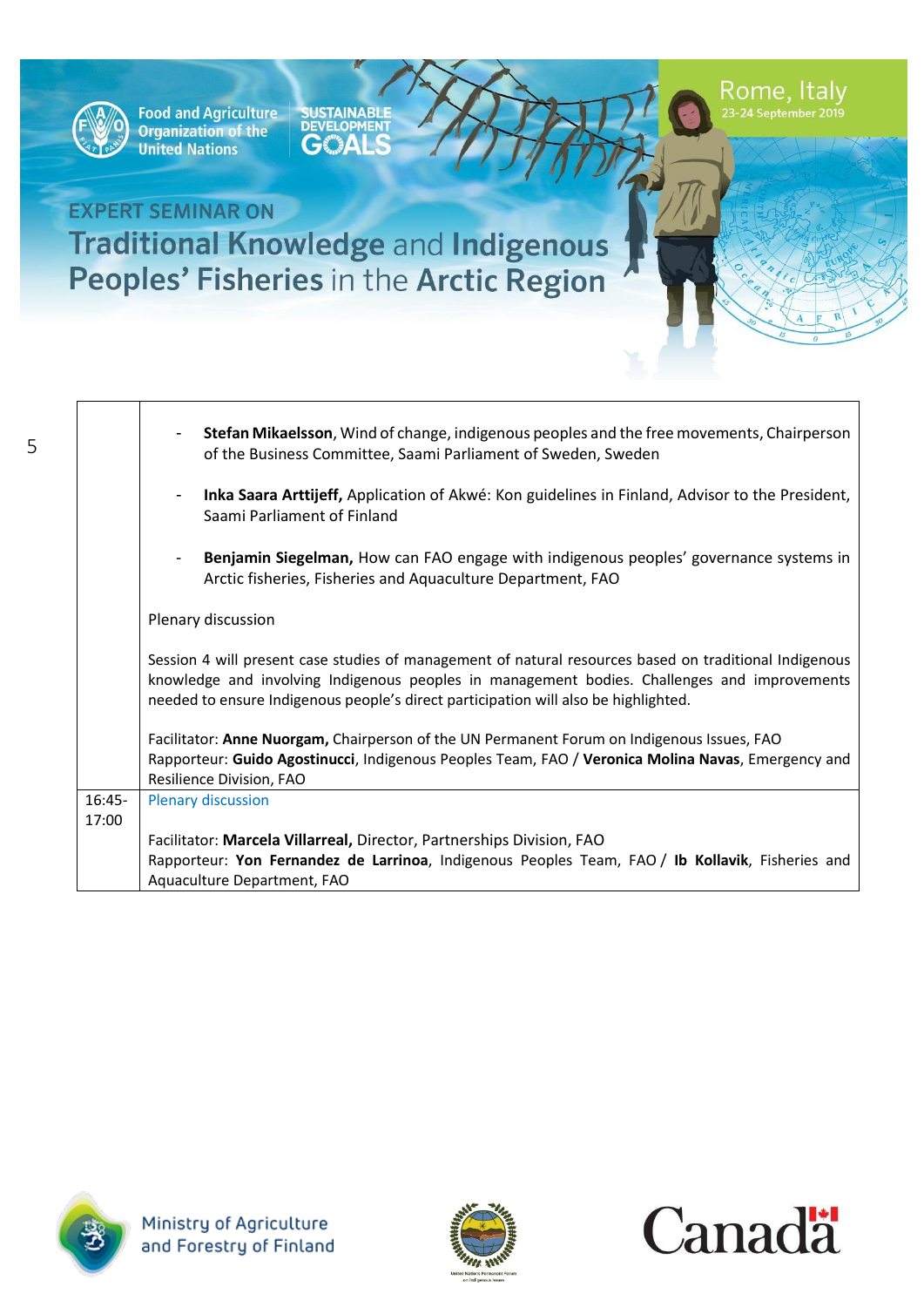

6

Food and Agriculture<br>Organization of the<br>United Nations

SUSTAINABLE<br>DEVELOPMENT<br>G

# **EXPERT SEMINAR ON Traditional Knowledge and Indigenous** Peoples' Fisheries in the Arctic Region

#### **DAY 2 – 24th September**

| 08:45-                     | Spiritual ceremony                                                                                                                                                                                            |
|----------------------------|---------------------------------------------------------------------------------------------------------------------------------------------------------------------------------------------------------------|
| 09:15<br>$09:15-$<br>09:45 | Indigenous Peoples' Food Security in the Arctic Region: Regional report                                                                                                                                       |
|                            | Angus Naylor, Leeds University, United Kingdom                                                                                                                                                                |
|                            | Facilitator: Guido Agostinucci, Indigenous Peoples Team, FAO                                                                                                                                                  |
| 09:45-<br>11:00            | Session 5.1: Interculturality in national policy making and regulatory work in the Arctic Region                                                                                                              |
|                            | Anne Nuorgam, Chairperson of the UN Permanent Forum on Indigenous Issues<br>Video: Creating Justice - Why we fight $-3'10$                                                                                    |
|                            | Tapio Hakaste, Indigenous knowledge and salmon management, Adviser at the Ministry of<br>$\blacksquare$<br>Agriculture and Forestry of Finland, Finland                                                       |
|                            | Darlene Upton, Establishment of Tallurutiup Imanga National Marine Conservation Area,<br>$\overline{\phantom{a}}$<br>Vice-President of Protected Areas Establishment and Conservation at Parks Canada, Canada |
|                            | Augusta Jeremiassen, Head of Section, Ministry of fisheries, hunting and agriculture of<br>Greenland                                                                                                          |
|                            | Megan Alvanna Stimpfle, Inuit Nation Building in the United States, Arctic geopolitical<br>Consulting, United States                                                                                          |
|                            | Plenary discussion                                                                                                                                                                                            |
|                            | Session 5 will present case of policy-making and regulation over the natural resources at national levels,<br>how they involve Indigenous peoples and what are the obstacles to overcome.                     |
|                            | Facilitator: Marcela Villarreal, Director, Partnerships Division, FAO<br>Rapporteur: Yon Fernandez de Larrinoa, Indigenous Peoples Team, FAO / Danilo Mollicone, Forestry<br>officer, FAO                     |
| $11:00-$<br>11:15          | <b>Break</b>                                                                                                                                                                                                  |
| $11:15-$<br>12:15          | Session 5.2: Global Policy making and processes, and indigenous peoples knowledge                                                                                                                             |





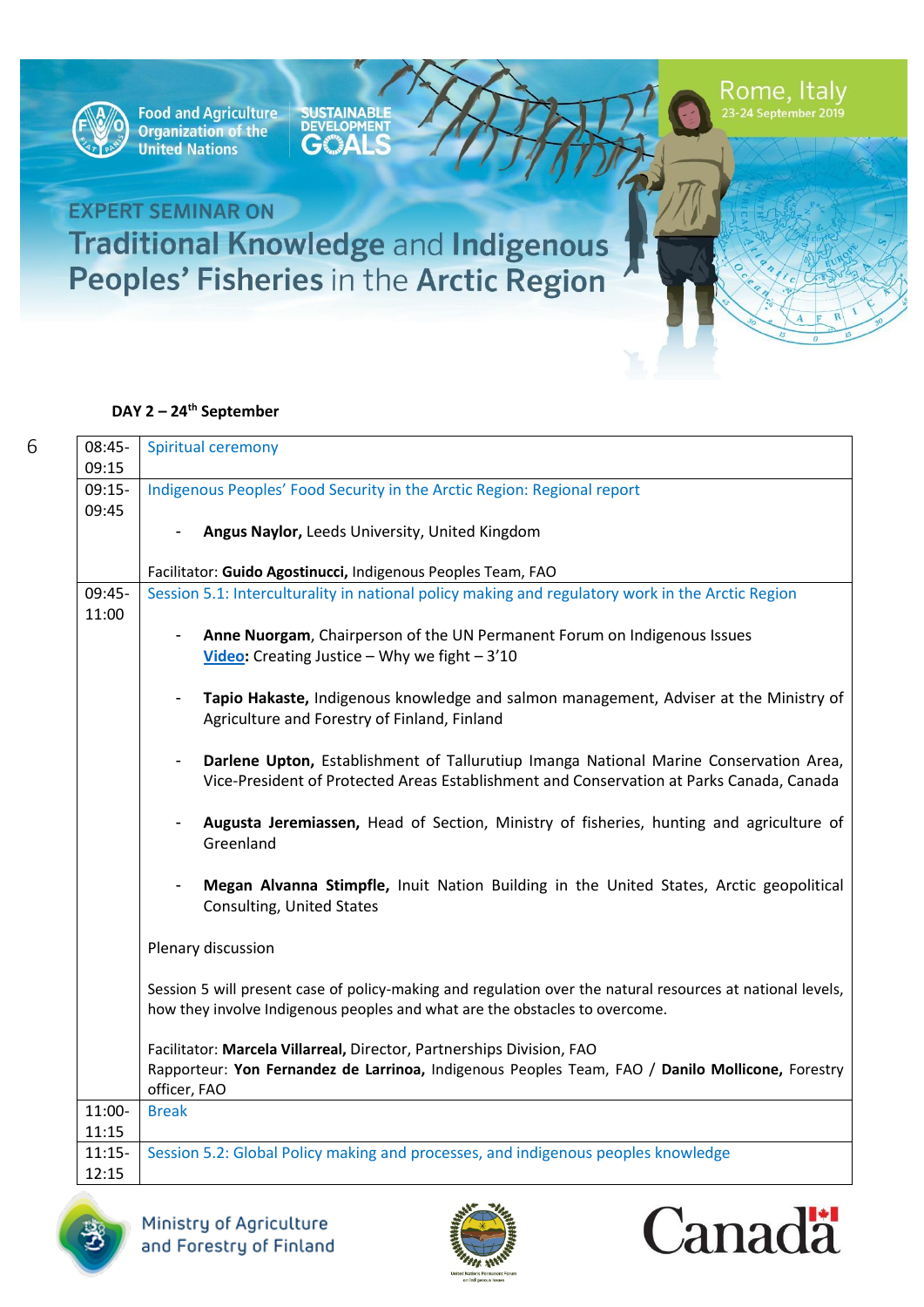

 $\overline{7}$ 

Food and Agriculture<br>Organization of the<br>United Nations

SUSTAINABLE<br>DEVELOPMENT<br>G**ALS** 

|          |                              | Dalee Sambo, Chairperson of the Inuit Circumpolar Council, United States                                                                                                                      |
|----------|------------------------------|-----------------------------------------------------------------------------------------------------------------------------------------------------------------------------------------------|
|          |                              | Matt Sweeting-Woods, Fisheries and Oceans Canada                                                                                                                                              |
|          | $\blacksquare$               | Anne Brunel, Indigenous Food Systems, Indigenous Peoples Team, FAO                                                                                                                            |
|          | $\blacksquare$               | Alfred Jakobsen, Oceans North Greenland, Greenland                                                                                                                                            |
|          | $\overline{\phantom{a}}$     | Dmitry Berezhkov, Strengthen the rights of indigenous peoples on traditional fishing using<br>the international experience, Arctic Consult, Russian Federation                                |
|          | $\overline{\phantom{a}}$     | Lev Neretin, Safeguards and climate risks, Climate and Environment Division, FAO                                                                                                              |
|          | Plenary discussion           |                                                                                                                                                                                               |
|          |                              | Session 5 will present case of policy-making and regulation over the natural resources at global levels, how<br>they involve Indigenous peoples and what are the obstacles to overcome.       |
|          | Water Department, FAO        | Facilitator: Inka Saara Arttijeff, Advisor to the President, Saami Parliament of Finland<br>Rapporteur: Serena Fortuna, Forestry Department, FAO / Ece Aksoy, Climate, Biodiversity, Land and |
| $12:15-$ | <b>Draft</b>                 | Side event: Indigenous youth prospect in the Arctic Region: Present and future                                                                                                                |
| 13:30    | declaration                  | opportunities and challenges                                                                                                                                                                  |
|          | revised by                   |                                                                                                                                                                                               |
|          | the                          | Venue: Philippines Room (C-277)                                                                                                                                                               |
|          | <b>Drafting</b><br>committee | Elle Maarit Arttijeff, Saami journalist, Finland                                                                                                                                              |
|          |                              | Anna Kuchetka, KADI Organisation, Russian Federation                                                                                                                                          |
|          |                              | Laureli Ivanoff, writer, "The Bearded Seal My Son May Never Hunt", United<br><b>States</b>                                                                                                    |
|          |                              | Vitaly Golovan, Indigenous Youth, Kutuvé Organization, Russian Federation<br>Sargylana Atlasova, Indigenous Youth, Russian Federation                                                         |
|          |                              |                                                                                                                                                                                               |
|          |                              |                                                                                                                                                                                               |
|          |                              | Facilitator: Dongxin Feng, Partnerships Division, FAO<br>Rapporteur: Benjamin Siegelman, Fisheries and Aquaculture Department, FAO / Reuben                                                   |
| 13:30-   | <b>Lunch Break</b>           | Sessa, Strategic Programme 2, FAO                                                                                                                                                             |